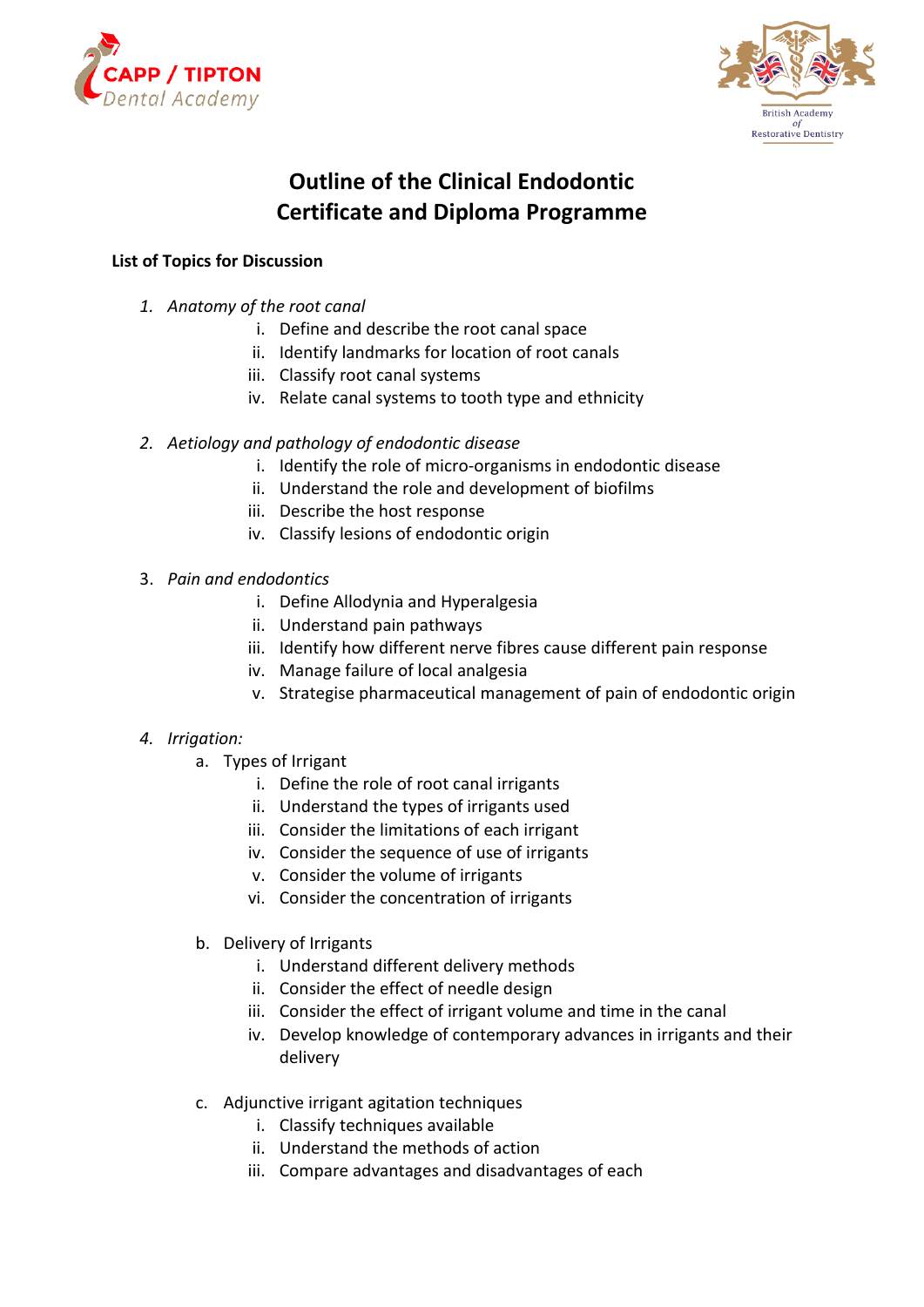



## *5. Preparation:*

- a. Hand Instrumentation
	- i. Understand the history of canal preparation
	- ii. Understand the evolution of instrument design
	- iii. Consider the limitations of stainless steel files
	- iv. Understand techniques of use
	- v. Consider classic techniques in the literature
- b. Automated Instrumentation
	- i. Classify automated instrumentation techniques
	- ii. Understand modes of action
	- iii. Consider the limitations of each
	- iv. Consider the benefits of each
	- v. Understand instrument development
	- vi. Understand NiTi designs and their effect on instrument behavior
	- vii. Understand the benefits and imitations of NiTi
- c. Non-instrumentation techniques
- *6. Obturation* 
	- i. Define the goals of root canal obturation
	- ii. Consider the materials available
	- iii. Classify obturation techniques
	- iv. Consider the benefits and limitations of each
- *7. Endodontic Retreatment*
	- i. What are the causes of endodontic failure
	- ii. Consider the factors during case assessment
	- iii. What factors affect outcomes
	- iv. Removal/ Retention of crowns and bridges
	- v. Removal of cast and fibre posts
	- vi. Removal of pastes and cements
	- vii. Removal of gutta percha with and without solvents
	- viii. Management of fractured files
	- ix. Management of blocked canals
	- x. Management of perforations
- 8. Endodontic Surgery
	- i. Indications and contraindications for endodontic surgery
	- ii. Flap design, control of haemorrhage and suturing
	- iii. The role of the DOM and micro-surgical equipment
	- iv. The role a, types and chemistry of retrograde filling materials
- *9. Management of the endodontic emergency*
	- a. Anaesthesia
		- i. Types and delivery